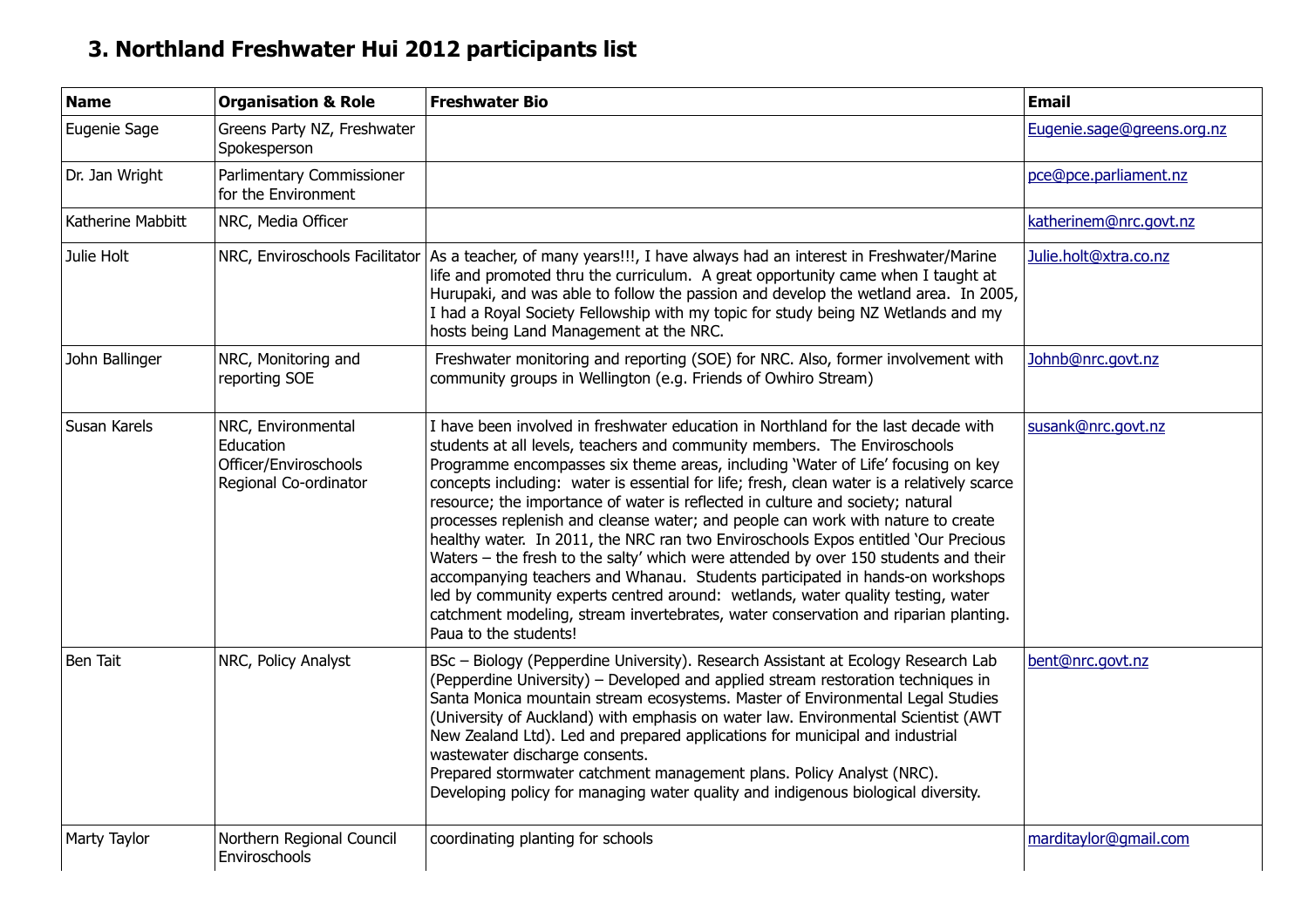| <b>Name</b>      | <b>Organisation &amp; Role</b>                                                                    | <b>Freshwater Bio</b>                                                                                                                                                                                                                                                                                                                                                                                                                                                                                                                          | <b>Email</b>                    |
|------------------|---------------------------------------------------------------------------------------------------|------------------------------------------------------------------------------------------------------------------------------------------------------------------------------------------------------------------------------------------------------------------------------------------------------------------------------------------------------------------------------------------------------------------------------------------------------------------------------------------------------------------------------------------------|---------------------------------|
| Robyn Broadhurst | NRC, Policy Analyst                                                                               | Bachelor of Science (University of Waikato). - 8+ years experience in planning<br>fields (Policy Analyst, Resource Management/Consent Planner, Planning Enforcement<br>Officer)<br>- Currently leading water quantity section of the new Regional Policy Statement for<br>Northland, assisting with water quality section.<br>- Assisting with implementation of National Policy Statement for Freshwater<br>Management 2011                                                                                                                   | robynj@nrc.govt.nz              |
| Emma Simpson     | NRC, Environmental<br>Monitoring Officer - SOE                                                    | I started at the council 7 years ago where I specialised in Lakes Monitoring and then<br>progressed into my current role where I coordinate the SOE freshwater monitoring<br>programmes and report on water quality of the rivers and lakes in our region.                                                                                                                                                                                                                                                                                     | emmas@nrc.govt.nz               |
| Gail Townsend    | NRC Biosecurity Officer                                                                           | I have worked as a biosecurity officer for the NRC for the past $3\frac{1}{2}$ years, and my<br>role focuses predominantly on marine and freshwater biosecurity. My work involves<br>surveillance, responding to incursions, and raising awareness to help prevent or<br>reduce the spread of freshwater and marine pests.                                                                                                                                                                                                                     | gailt@nrc.govt.nz               |
| Leane Makey      | Integrated Kaipara Harbour<br>Management Group (IKHMG)                                            | Training in coral reef ecology, seagrass and dugong conservation on Great Barrier<br>Reef, I aspire to leave a legacy of healthy and natural coastal marine ecosystems for<br>my mokopuna! Currently finishing my PhD on integrated management of the Kaipara<br>Harbour, Favourite Book - Decolonising Methodologies (Smith 1999), Favourite Beach<br>- Te Arai Pt - Blackswamp, Favourite Person - The Protester, Favourite Food - Peanut<br>Butter, Favourite Place - Lizard Island, Far North Section of Great Barrier Reef Marine<br>Park | makey@slingshot.co.nz           |
| Kim Jones        | Mountains to Sea<br>Conservation Trust, Whitebait<br>Connection programme<br>national coordinator |                                                                                                                                                                                                                                                                                                                                                                                                                                                                                                                                                | kim@whitebaitconnection.co.nz   |
| Nicki Wakefield  | Mountains to Sea<br>Connection programme<br>national coordinator                                  | Swimming, eeling and whitebaiting at the waterhole. Completed University Of<br>Conservation Trust, Whitebait   Waikato Bachelor of Science 2006. Became Northland Whitebait Connection and<br>Drains to Harbour Coordinator in 2008, and have since been involved in Northland<br>Freshwater wetlands, dune lakes, streams and rivers engagement programmes. Also<br>a coordinator for the Waitaua Catchment Restoration Network.                                                                                                              | nicki@whitebaitconnection.co.nz |
| Carolyn Smith    | DOC, Acting Area Manager<br>Kaitaia Area Office                                                   | Freshwater educator and advocacy                                                                                                                                                                                                                                                                                                                                                                                                                                                                                                               | csmith@doc.govt.nz              |
| Glenis Goodall   | Whangarei Intermediate<br>School, Classroom Teacher                                               | Involvement with DTH and EMR programmes in school                                                                                                                                                                                                                                                                                                                                                                                                                                                                                              | glenis.goodall@wia.ac.nz        |
| Camellia Neilson | <b>Experiencing Marine</b><br><b>Reserves Coordinator</b>                                         | I have been studying Conservation for the previous two years at Northtec and am<br>completing a degree in Biodiversity Management this year. The course includes<br>papers in Fresh water ecology and biology. I have also been involved in a Wetland<br>restoration project with a local school.                                                                                                                                                                                                                                              | cam nlsn@yahoo.com              |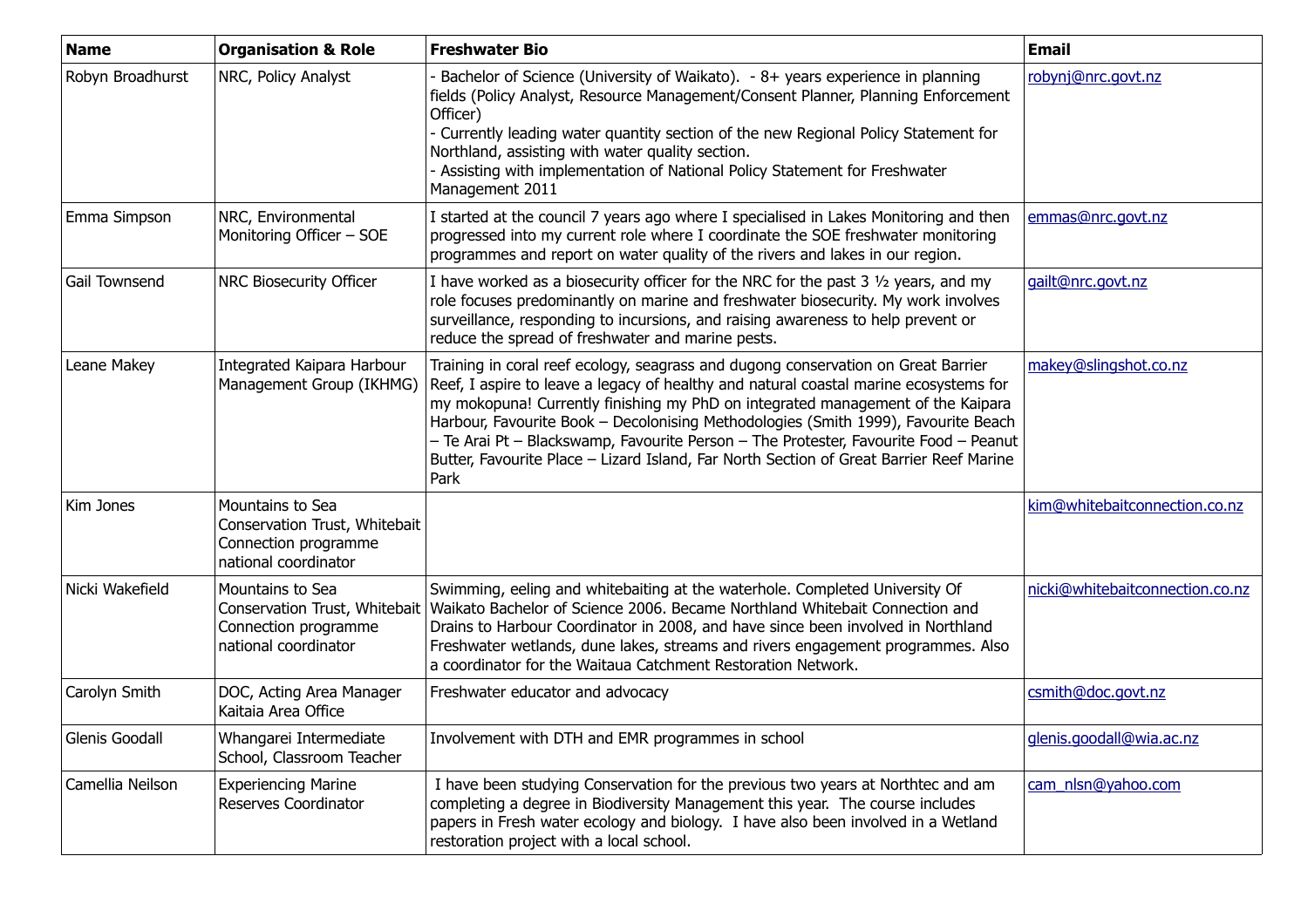| <b>Name</b>            | <b>Organisation &amp; Role</b>                               | <b>Freshwater Bio</b>                                                                                                                                                                                                                                                                                                                                                                                                                                                                                            | <b>Email</b>                |
|------------------------|--------------------------------------------------------------|------------------------------------------------------------------------------------------------------------------------------------------------------------------------------------------------------------------------------------------------------------------------------------------------------------------------------------------------------------------------------------------------------------------------------------------------------------------------------------------------------------------|-----------------------------|
| <b>Conal Summers</b>   | Whangarei District Council<br>Stormwater asset engineer      | Responsible; for management of WDC stormwater assets, WDC catchment<br>management planning, and Hikurangi Swamp scheme. WDC holds catchment<br>discharge consents with NRC with water quality parameters and conditions                                                                                                                                                                                                                                                                                          | conals@wdc.govt.nz          |
| Teresa Rudgley         | Ecosolutions                                                 |                                                                                                                                                                                                                                                                                                                                                                                                                                                                                                                  | treesdaisy@xtra.co.nz       |
| Kevin Saxton           | Kiwi North, Husbandry<br>Officer                             | In addition to telling the social history of Northland, Kiwi North is an educator and<br>advocate of all native flora and fauna The native fish species we exhibit are an<br>important section of this. We currently hold banded kokopu, torrent fish, redfin<br>bullies, inanga, and koura. Previously we housed tuna/longfin eel. All our<br>specimens have been supplied by Mahurangi Technical Institute, and at this time we<br>have 2 staff members completing their course Certificate in Finfish Culture | kevin@kiwinorth.co.nz       |
| Jonathon Avery         | Ensiral Engineering, founder                                 |                                                                                                                                                                                                                                                                                                                                                                                                                                                                                                                  | Jonathon.avery@enspiral.com |
| Zoe Zimmerman          | Living Roofs                                                 |                                                                                                                                                                                                                                                                                                                                                                                                                                                                                                                  |                             |
| Leonard<br>Dissanayake | <b>LMD Planning Consultancy</b>                              | As a resource management planner I have experience avoiding and mitigating<br>adverse effects on fresh water resources from subdivision and development.                                                                                                                                                                                                                                                                                                                                                         | LMDPC@xtra.co.nz            |
| Marian Dissanayake     | <b>LMD Planning Consultancy</b>                              | As a resource management planner I have experience avoiding and mitigating<br>adverse effects on fresh water resources from subdivision and development.                                                                                                                                                                                                                                                                                                                                                         | mhdissa@xtra.co.nz          |
| Yvonne Robinson        | Whangaroa Community<br>Development                           | Farmers with rivers thru property so attempting to fence stock out over the last 10<br>years with limited success due to flooding and water access issues.                                                                                                                                                                                                                                                                                                                                                       | robinson21@xtra.co.nz       |
| Alan Robinson          | Whangaroa Community<br>Development                           | Farmers with rivers thru property so attempting to fence stock out over the last 10<br>years with limited success due to flooding and water access issues.                                                                                                                                                                                                                                                                                                                                                       | robinson21@xtra.co.nz       |
| Iri                    | Phd student with NorthTec                                    |                                                                                                                                                                                                                                                                                                                                                                                                                                                                                                                  | aphdgenious@hotmail.com     |
| Jeremy Busck           | Dragonfly Springs Wetland<br>Sanctuary Owner                 | We have developed stormwater cleansing wetland sanctuary in a suburban location<br>on the fringes of the Whangarei Harbour. Our intention is that it will be an<br>educational opportunity for the wider community, part of the wildlife corridor as well<br>as creating an environment where fish and wildlife can breed.                                                                                                                                                                                       | Jeremy.busck@xtra.co.nz     |
| Roger Grace            | Mountains to Sea<br><b>Conservation Trust</b>                | Interest generated at University level, 2nd year Zoology at Auckland Uni about 1964.<br>Recent participation in WaiCare programme for Whangateau HarbourCare Group and<br>Sandspit SOS Inc (SSOSI).                                                                                                                                                                                                                                                                                                              | gracer@xtra.co.nz           |
| Puti Gardiner          | Te Kura Kaupapa Maori o<br>Rangiawhia Tumuaki and<br>DOC BOI | Interested in the health of the traditional sites of mahinga kai in the rohe of Te<br>Whanau Moana and te Rorohuri including freshwater sites. Out Kura has been<br>involved in both the Wetfeet programme and also EMR. Hoping to develop our local<br>curriculum to ensure regular monitoring of these sites through both scientific and<br>cultural indicators by our students and our community.                                                                                                             | pgardinertoi@gmail.com      |
| Thalea Tane            | Te Roroa, Ngapuhi, Ngati<br>Whatua                           | I would like to start raising the awareness back at home on the Farm by introducing<br>Wananga (workshops) that may be able to develop into clean waterways that are<br>truly sustainable.                                                                                                                                                                                                                                                                                                                       | thalea@mac.com              |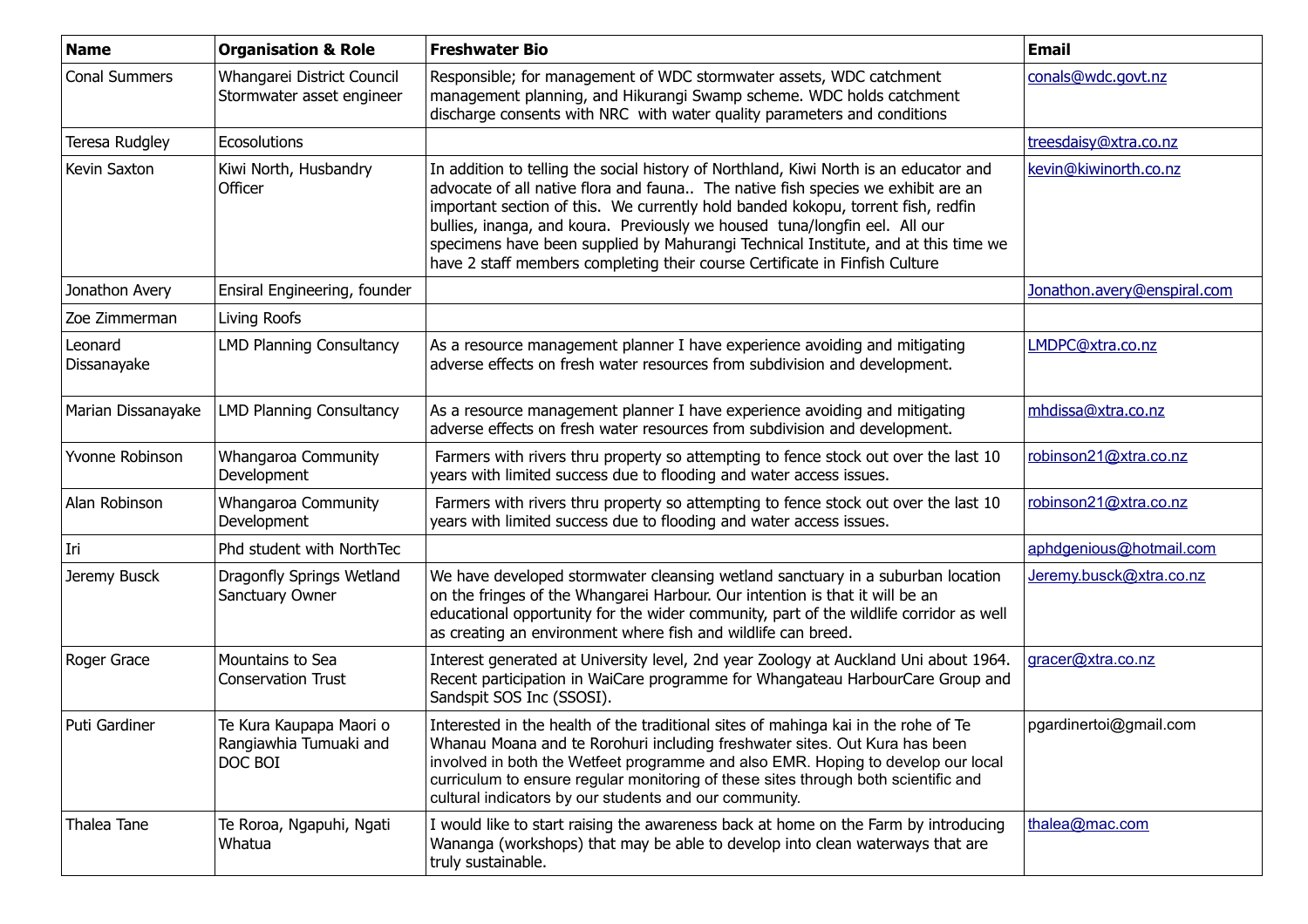| <b>Name</b>                  | <b>Organisation &amp; Role</b>                                                                                                 | <b>Freshwater Bio</b>                                                                                                                                                                                                                                                                                                                                                                                                                                                                                                                                                                                                                                                                                                                                                                                                                                                                                                                                                                                                                                                                                                                                                                                                                                                                                                                                                                                                                                                                                                                               | <b>Email</b>                                    |
|------------------------------|--------------------------------------------------------------------------------------------------------------------------------|-----------------------------------------------------------------------------------------------------------------------------------------------------------------------------------------------------------------------------------------------------------------------------------------------------------------------------------------------------------------------------------------------------------------------------------------------------------------------------------------------------------------------------------------------------------------------------------------------------------------------------------------------------------------------------------------------------------------------------------------------------------------------------------------------------------------------------------------------------------------------------------------------------------------------------------------------------------------------------------------------------------------------------------------------------------------------------------------------------------------------------------------------------------------------------------------------------------------------------------------------------------------------------------------------------------------------------------------------------------------------------------------------------------------------------------------------------------------------------------------------------------------------------------------------------|-------------------------------------------------|
| Meryl Taimania<br>Carter     | Nga Whenua Rahui,<br><b>Whatiritiri Maori Reserves</b><br>Trust, Trustee Whatiritiri<br>Maori Reserves Trust-<br>Kaitakawaenga | Grew up on a farm playing in creeks catching native fish, frogs and tuna in preserving<br>jars and buckets studying them closely. 2000 Teacher Fellow Royal Society of NZ<br>supporting delivery of the Whitebait Connection programme with founder Ira Seitzer<br>in Northland schools and national organizations. 2004-2009 Project manager for<br>Project Waimarie, design and delivery of environmental education programme<br>including Whitebait Connection Programme for 6 schools, implementing<br>comprehensive water quality monitoring programme within Waipao catchment,<br>instigating and collaborating with landowners to fence Waipao flow, building of a<br>native plant nursery to provide plants for Waipao catchment, planting each season on<br>the flow. 2000-current Trustee for Whatitiri Maori Reserves Trust, administering<br>Poroti Springs, negotiating with Councils and consent holders to protect flow. 2000-<br>current Trustee for Whatitiri Maori Reserves Trust, administering Poroti Springs,<br>negotiating with Councils and consent holders to protect flow. 2009-current<br>Kaitakawaenga role for Nga Whenua Rahui facilitating agreements and funding for<br>protection of ecological and cultural values on Maori land. A main focus for this work<br>is protection of waterways. 2009-current Kaitakawaenga role for Nga Whenua Rahui<br>facilitating agreements and funding for protection of ecological and cultural values on<br>Maori land. A main focus for this work is protection of waterways. | Meryl.carter@xtra.co.nz,<br>mcarter@doc.govt.nz |
| Peter Coates                 | Mid North Farm Forestry<br>Association, Secretary                                                                              | I'm involved in local landcare type activities - promoting biodiversity and protecting<br>and enhancing kiwi habitat. As a member of the Mid North Farm Forestry Association<br>I'm keen to encourage understanding of the value of forestry - economically, socially<br>and environmentally.                                                                                                                                                                                                                                                                                                                                                                                                                                                                                                                                                                                                                                                                                                                                                                                                                                                                                                                                                                                                                                                                                                                                                                                                                                                       | pcoates@xnet.co.nz                              |
| Marina Millicent<br>Hetaraka | graduate student                                                                                                               | Having recently graduated from the University of Otago, my involvement in<br>freshwater management has been predominately based around having been raised<br>on the Kaipara Harbour, academic case studies and through several internship<br>positions I have held. I enjoyed undertaking environmental and water monitoring as<br>a student ranger for the Auckland Regional Council. I have also been exposed to<br>water management issues in some of the islands of the Vanuatu archipelago, having<br>spent a year as an environmental youth coordinator in Vanuatu. I am excited to learn<br>more at this hui.                                                                                                                                                                                                                                                                                                                                                                                                                                                                                                                                                                                                                                                                                                                                                                                                                                                                                                                                | marinahetaraka@gmail.com                        |
| Ilse Corkery                 | NorthTec, Tutor for<br>environmental sciences                                                                                  | Lecturing Freshwater Ecology to 2nd year students at Northtec                                                                                                                                                                                                                                                                                                                                                                                                                                                                                                                                                                                                                                                                                                                                                                                                                                                                                                                                                                                                                                                                                                                                                                                                                                                                                                                                                                                                                                                                                       | icorkery@northtec.ac.nz                         |
| Robin Rawson                 |                                                                                                                                | Landscape architect previously involved in restoration projects in Manukau.                                                                                                                                                                                                                                                                                                                                                                                                                                                                                                                                                                                                                                                                                                                                                                                                                                                                                                                                                                                                                                                                                                                                                                                                                                                                                                                                                                                                                                                                         | miromiro@ihug.co.nz                             |
| Myrtle Sanson                | Te Roopu Taiao o Utakura,<br><b>Trustee</b>                                                                                    | Lake Omapere Restoration - planting of native vegetation around perimeter and<br>releasing. Utakura River monitoring using SMRMK and CHI.                                                                                                                                                                                                                                                                                                                                                                                                                                                                                                                                                                                                                                                                                                                                                                                                                                                                                                                                                                                                                                                                                                                                                                                                                                                                                                                                                                                                           | msanson59@gmail.com                             |
| Lorna Douglas                | NorthTec, Senior tutor,<br>Conservation &<br><b>Environmental Management</b><br>Programme                                      | Issues of freshwater relate to my teaching of general environmental issues and<br>Resource Management                                                                                                                                                                                                                                                                                                                                                                                                                                                                                                                                                                                                                                                                                                                                                                                                                                                                                                                                                                                                                                                                                                                                                                                                                                                                                                                                                                                                                                               | Idouglas@northtec.ac.nz                         |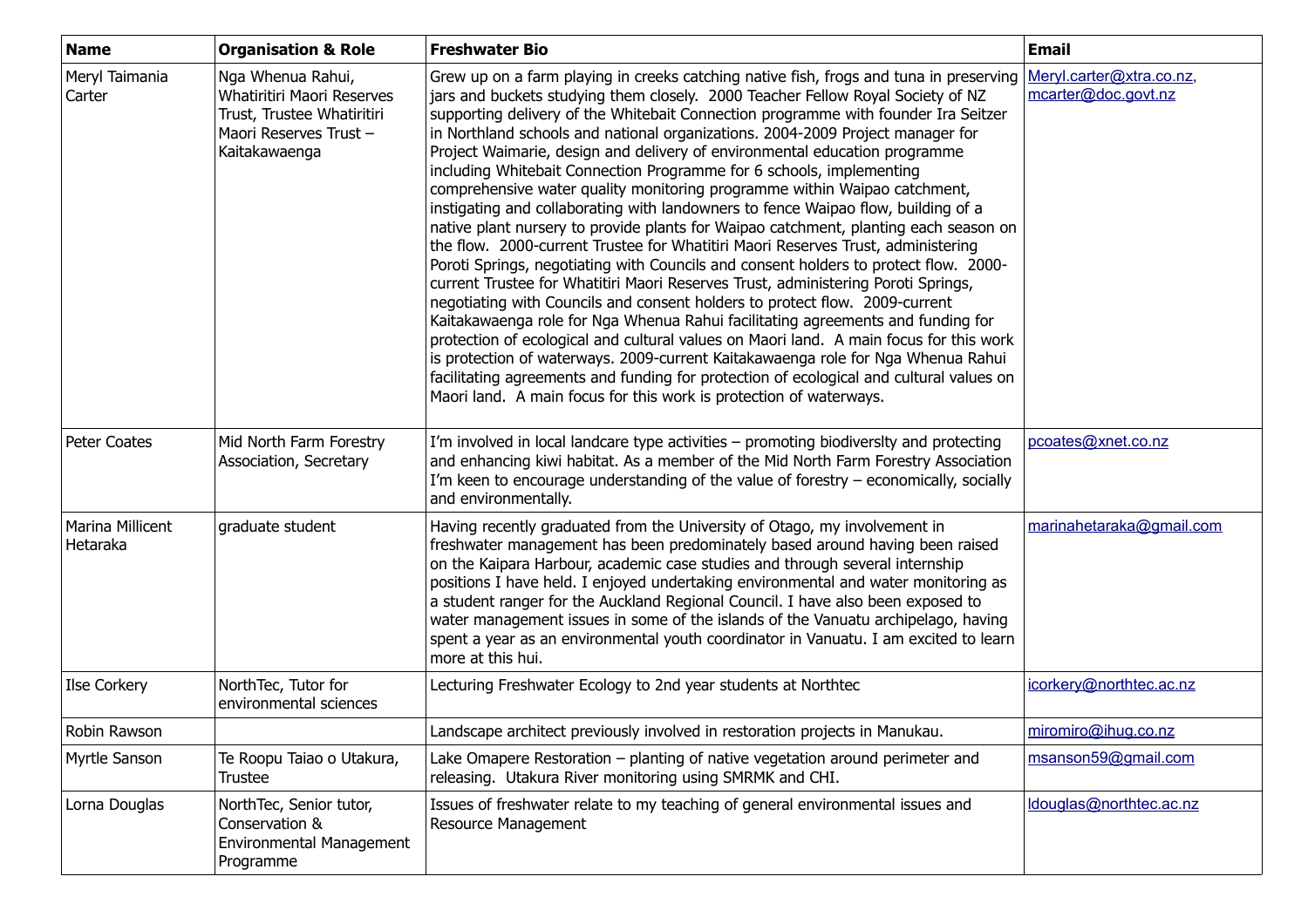| <b>Name</b>          | <b>Organisation &amp; Role</b>                                           | <b>Freshwater Bio</b>                                                                                                                                                                                                            | <b>Email</b>                 |
|----------------------|--------------------------------------------------------------------------|----------------------------------------------------------------------------------------------------------------------------------------------------------------------------------------------------------------------------------|------------------------------|
| Amy Bazeley          | AB Ecology Ltd<br>, principal ecologist                                  | I am a freshwater and terrestrial ecologist. Experience in wetland restoration, Aquatic<br>macroinvertebrate monitoring, wastewater monitoring, SEV survey work.                                                                 | amyb@abecology.co.nz         |
| Geoff Wightman       | Farmers & Landcare                                                       | Involvement and encouragement of planting native trees on private land. Also<br>participated in erradicating possums in our district (35 farms). Received a green<br>ribbon award for environmental and sustainability advocate. | puririlands@ihug.co.nz       |
| Helen Ough Dealy     | DOC, Community Relations<br>Ranger - Project Island Song                 |                                                                                                                                                                                                                                  | hodealy@doc.govt.nz          |
| John Booth           | Eastern Bay of Islands<br>Protection Society Inc,<br>executive committee | Eeling as a kid                                                                                                                                                                                                                  | booth3@yahoo.co.nz           |
| <b>Ruth Marsh</b>    | Living Waters Bay of Islands<br>- Wai Ora (BOIMP),<br>Chairperson        | MSC Resource Management; Integrated Catchment Management Tasman District;<br>Water Resource Management Vanuatu; Catchment Management Shanghai Province;<br>Water First Gujarat India; Chair Living Waters BOI ~Wai Ora           | ruth@livingwaters.boi.org.nz |
| Rudi Hoejtes         | Fish and Game, New<br>Zealand, Northland Region,<br>Regional Manager     | Freshwater fish management, Waterfowl management, Wetland management<br>restoration and enhancement                                                                                                                              | northland@fishandgame.org.nz |
| Nathan Burkepile     | Fish and Game, New<br>Zealand, Northland Region,<br>Field officer        | Freshwater fish management, Waterfowl management, Wetland management<br>restoration and enhancement                                                                                                                              | northland@fishandgame.org.nz |
| David Clarkson       |                                                                          | Ex Chairman Living Waters subgroup BOIMP Inc and ex Secretary Bay of Islands<br>Maritime Park Inc                                                                                                                                | davidandrobyn@xtra.co.nz     |
| Lisa Forester        | NRC, Biodiversity Specialist                                             |                                                                                                                                                                                                                                  | lisaf@nrc.govt.nz            |
| <b>Bruce Griffin</b> | NRC, Land Management<br>Officer                                          |                                                                                                                                                                                                                                  | bruceg@nrc.govt.nz           |
| Karen Miller         |                                                                          | I am interested in The impact of dairy farming on our streams and estuaries                                                                                                                                                      |                              |
| David Coleman        | Whangarei District Council,<br>senior strategic planner                  | Policy and strategy                                                                                                                                                                                                              | davidjc@wdc.govt.nz          |
| Alison Third         | NorthTec                                                                 | Student, Bachelor of Applies Sciences, biodiversity management                                                                                                                                                                   | a.third@live.com             |
| Mariao Hohaia        | Te Runanga a Iwi o Ngapuhi,<br>Hapu development Projects<br>coordinator  |                                                                                                                                                                                                                                  | Mariao.hohaia@ngapuhi.iwi.nz |
| Angela Handforth     | DOC, Community Relations                                                 |                                                                                                                                                                                                                                  | ahandforth@doc.govt.nz       |
| Monique Portegys     | Ecosolutions, whangarei                                                  |                                                                                                                                                                                                                                  |                              |
| David Mules          | DOC, Community Relations,<br>Kaitaia Area Office                         |                                                                                                                                                                                                                                  | dmules@doc.govt.nz           |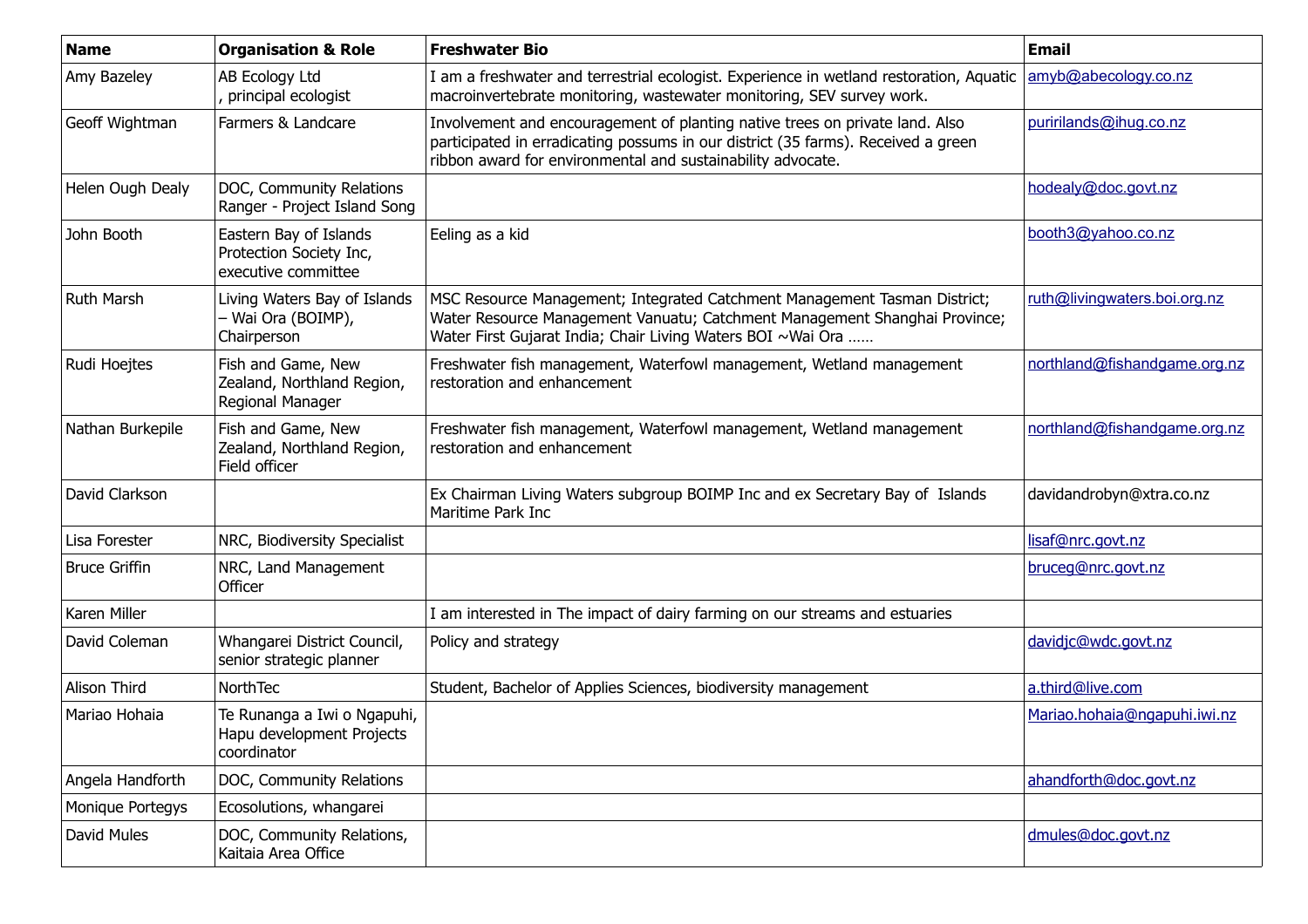## **4. List of funding sources relavent to freshwater environmental projects**

For a wider list of funds available for environment see<http://www.fis.org.nz/>

| <b>Fund name</b>                                                                                                                                                                                                                                                                                                                                                                                                                                                                                                                                                                                                                                                                                                                                                                              | Website                                                |
|-----------------------------------------------------------------------------------------------------------------------------------------------------------------------------------------------------------------------------------------------------------------------------------------------------------------------------------------------------------------------------------------------------------------------------------------------------------------------------------------------------------------------------------------------------------------------------------------------------------------------------------------------------------------------------------------------------------------------------------------------------------------------------------------------|--------------------------------------------------------|
| World Wildlife Fund - WWF supports New Zealand communities and schools<br>conservation projects through three funds - the Habitat Protection Fund, the<br>Conservation Innovation Fund and the Environmental Education Action Fund.                                                                                                                                                                                                                                                                                                                                                                                                                                                                                                                                                           | http://www.wwf.org.nz/what we do/community funding/    |
| BOC Where There's Water Community Environmental Grants have provided<br>funding to help the community understand, maintain, protect and improve their water<br>environment since 2002. Projects have involved streams, rivers, lakes, wetlands,<br>estuaries and beaches in urban and rural areas.                                                                                                                                                                                                                                                                                                                                                                                                                                                                                            | http://www.waternz.org.nz/wherethereswater.html        |
| Funding rounds for the Where There's Water grants are held in May each year. BOC<br>funds and administers the grants.                                                                                                                                                                                                                                                                                                                                                                                                                                                                                                                                                                                                                                                                         |                                                        |
| Northland Regional Council offers awards and funding to individuals and<br>organisations through the following:<br><b>Environment Fund</b><br>$\bullet$<br>Funding support to help people enhance and protect our natural environment.<br><b>Ballance Farm Environment Awards</b><br>If you are into sustainable land management, enter and be rewarded!<br><b>Afforestation Grant Scheme</b><br>The Afforestation Grant Scheme is currently under review.<br>Dairy Industry Awards<br>$\bullet$<br>NRC is a regional sponsor for the Northland Dairy Industry Awards.<br>Sustainable Business Award<br>$\bullet$<br>If your business is committed to sustainable development, enter now.<br>For schools<br>$\bullet$<br>We provide funding for schools to kick-start environmental projects. | http://nrc.govt.nz/Your-Council/Funding-and-awards/    |
| <b>New Zealand Glass Environmental Fund</b><br>ACI Glass Packaging NZ is the sponsor of the NZ Glass Environmental Fund, which<br>makes \$25,000 available to schools annually.                                                                                                                                                                                                                                                                                                                                                                                                                                                                                                                                                                                                               | http://www.recycleglass.co.nz/fund.htm                 |
| <b>Air New Zealand Environment Trust</b><br>The Trust will fund projects which have a direct impact on the restoration of the New<br>Zealand environment. This can cover a wide range of activities from directly restoring<br>or regenerating land or waterways, through to education and research.                                                                                                                                                                                                                                                                                                                                                                                                                                                                                          | http://airnzenvironmenttrust.org.nz/apply-for-funding/ |
| Ministry for the Environment Community Environment Fund                                                                                                                                                                                                                                                                                                                                                                                                                                                                                                                                                                                                                                                                                                                                       | http://www.mfe.govt.nz/withyou/funding/community-      |